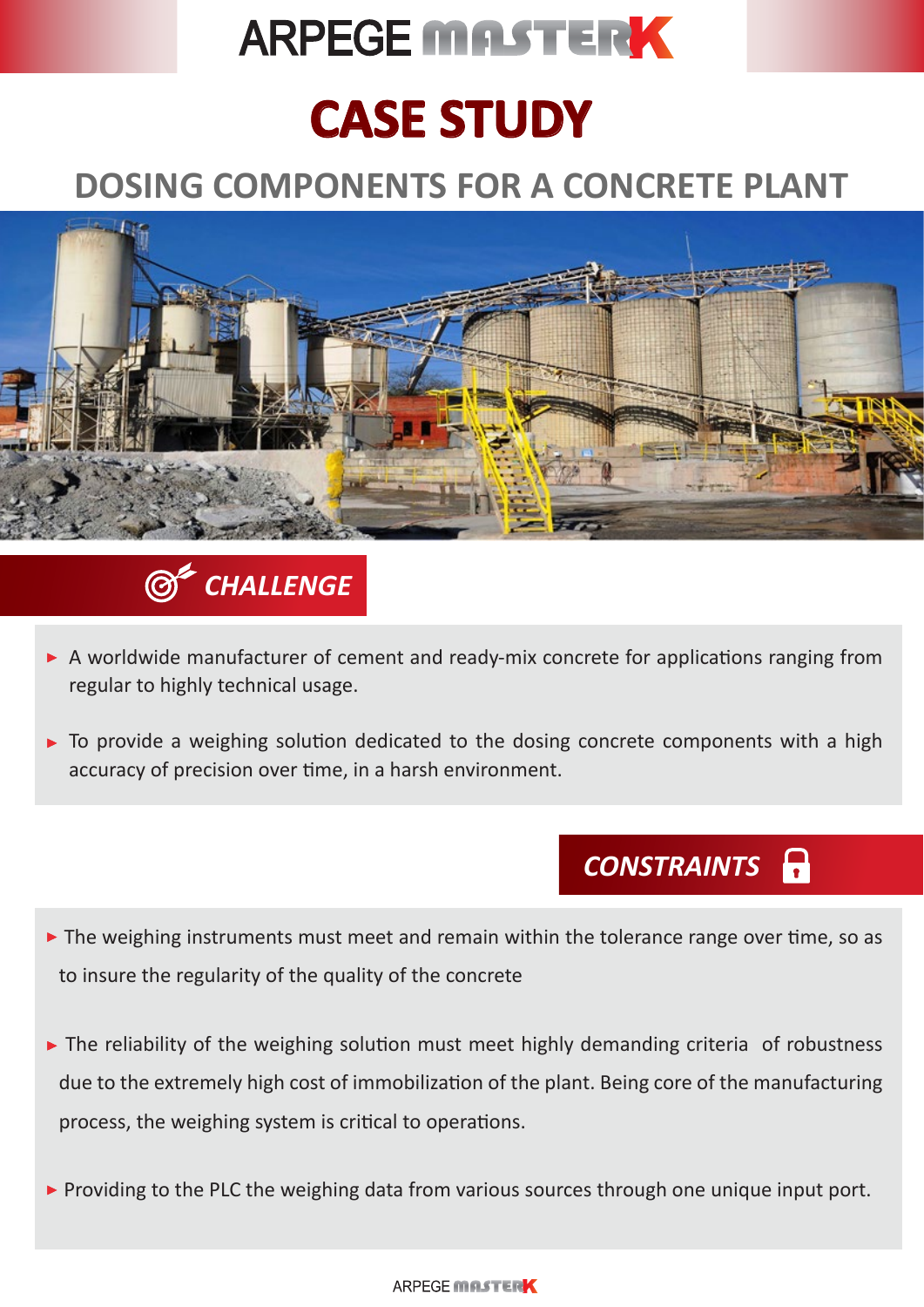## *SOLUTION*



### *ADDED VALUE*

Design of an architecture based on:

- One multi-channel indicator, which acquires data from each tank of material;
- For each tank, a CANDY A/D transmittor which connects to each load-cell.
- Extremely high velocity of weight data transmission to the PLCs. The load-cell signals are processed in parallel by each Candy converter. The conversion from analogic to numeric data to the indicator provides high reliability of transmission, even in case of electrical engines nearby, considering the high electro-magnetic immunity characteristics.
- Simplification of the on-site cabling using serial connection between the various weighing indicators. This choice generates savings in the installation cost and reduces the commissioning on site.
- Rationalization of the monitoring panel providing weight information coming from each tank on one display.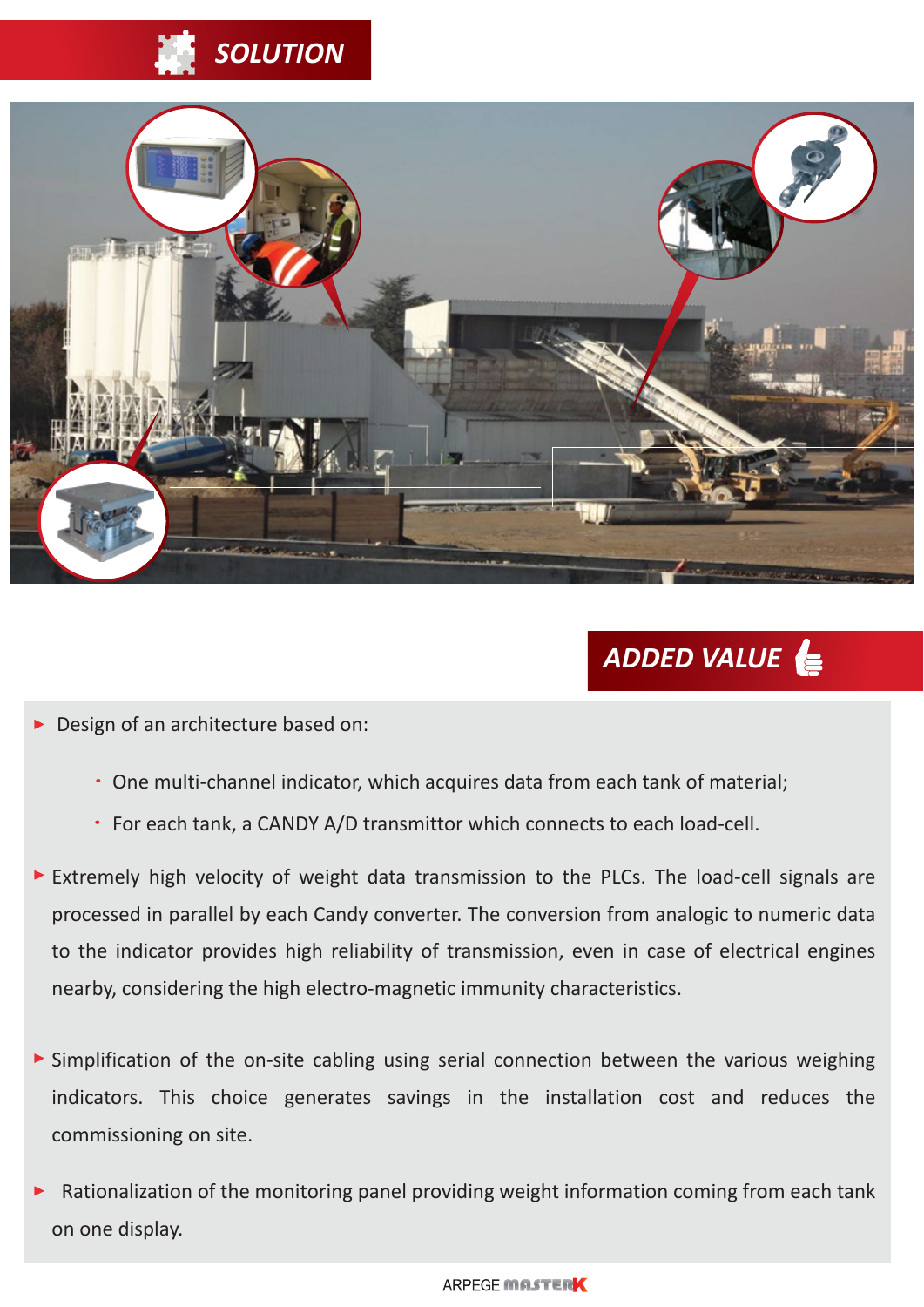

**CONTROL ROOM**



**LOAD CELL**